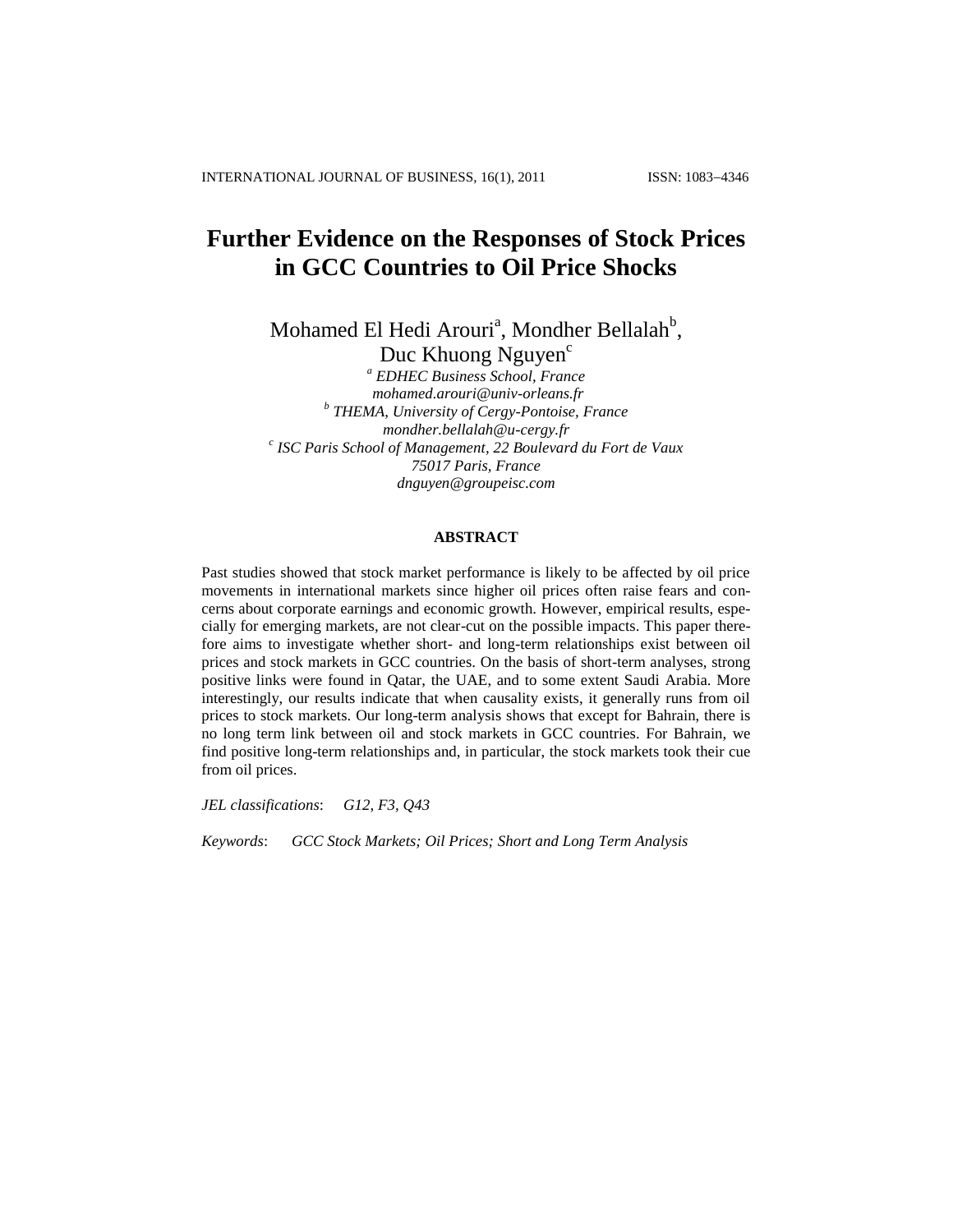## **I. INTRODUCTION**

There has been a large volume of studies on linkages between oil prices and macroeconomic variables. Most of these studies have established the significant effects of oil price changes on economic activity for several developed and emerging countries (see, e.g., Cunado and Perez de Garcia, 2005; Balaz and Londarev, 2006; Gronwald, 2008; Cologni and Manera, 2008; [Kilian, 2008\).](http://www.sciencedirect.com/science?_ob=ArticleURL&_udi=B6V7G-4S9P5RJ-1&_user=544851&_coverDate=09%2F30%2F2008&_rdoc=1&_fmt=full&_orig=search&_cdi=5842&_sort=d&_docanchor=&view=c&_acct=C000027818&_version=1&_urlVersion=0&_userid=544851&md5=219357a5251e075291a1491074b97012#bib33) Furthermore, some papers have shown that the link between oil and economic activity is not entirely linear and that negative oil price shocks (price increases) tend to have larger impacts on growth than do positive shocks (see, e.g., Hamilton, 2003; Zhang, 2008; Lardic and Mignon, 2008). In sharp contrast to a significant number of works investigating the link between oil price shocks and economic activity, there have been relatively few attempts to study the relationship between oil price variations and stock markets. Moreover most of these efforts have focused on industrial countries such as the United States, Canada, the European community, and Japan. In regards to emerging market economies, our survey of the literature generally indicates that very few studies have been carried out and that they mainly consider the short-term interactions between energy price shocks and equity prices.

One rationale for using oil price fluctuations as a risk factor affecting stock prices is that in theory the fair value of a stock equals the sum of expected future cashflows discounted at the investor's required rate of return. These cash flows are naturally affected by macroeconomic events that potentially depend on oil shocks. Therefore, oil price changes may influence stock prices. Most previous studies have investigated this relationship within the framework of a macroeconomic model employing data from net oil importing countries obtained at low frequencies (monthly or quarterly). Using weekly data and new asymmetric cointegration tests, this article attempts to investigate both the short- and long term relationships between oil price shocks and stock markets in the Gulf Cooperation Council (GCC) countries.

A study of the possible links between oil prices and stock markets in the GCC countries is interesting for several reasons. First, since these countries are major suppliers of oil in today's world energy markets, their stock markets are more likely to be susceptible to changes in response to oil price fluctuations. Second, the specific characteristics shared by the GCC stock markets, as compared to those of markets in developed and other emerging countries, indicate a need for in-depth analysis of the oilequity market relations. In effect, they are largely independent of the international markets and are overly sensitive to regional political events. Finally, GCC markets represent a very promising area for regional and international portfolio diversification. For this reason the empirical results of studies centered on the GCC countries are of great importance for investors seeking to make judicious investment decisions, and for policymakers attempting to regulate stock markets more effectively.

In the related literature, Jones and Kaul (1996) perform pioneer work in testing the reaction of international stock markets (Canada, UK, Japan, and USA) to oil price shocks, based on the standard cash-flow dividend valuation model. They find that for the US and Canada this reaction can be entirely accounted for by the impact of the oil shocks on cash flows. The results for Japan and the UK were inconclusive. Using an unrestricted vector autoregressive (VAR) model, Huang *et al.* (1996) show a significant link between the stock returns of certain American oil companies and oil price changes. There is however no evidence of a relationship between oil prices and market indices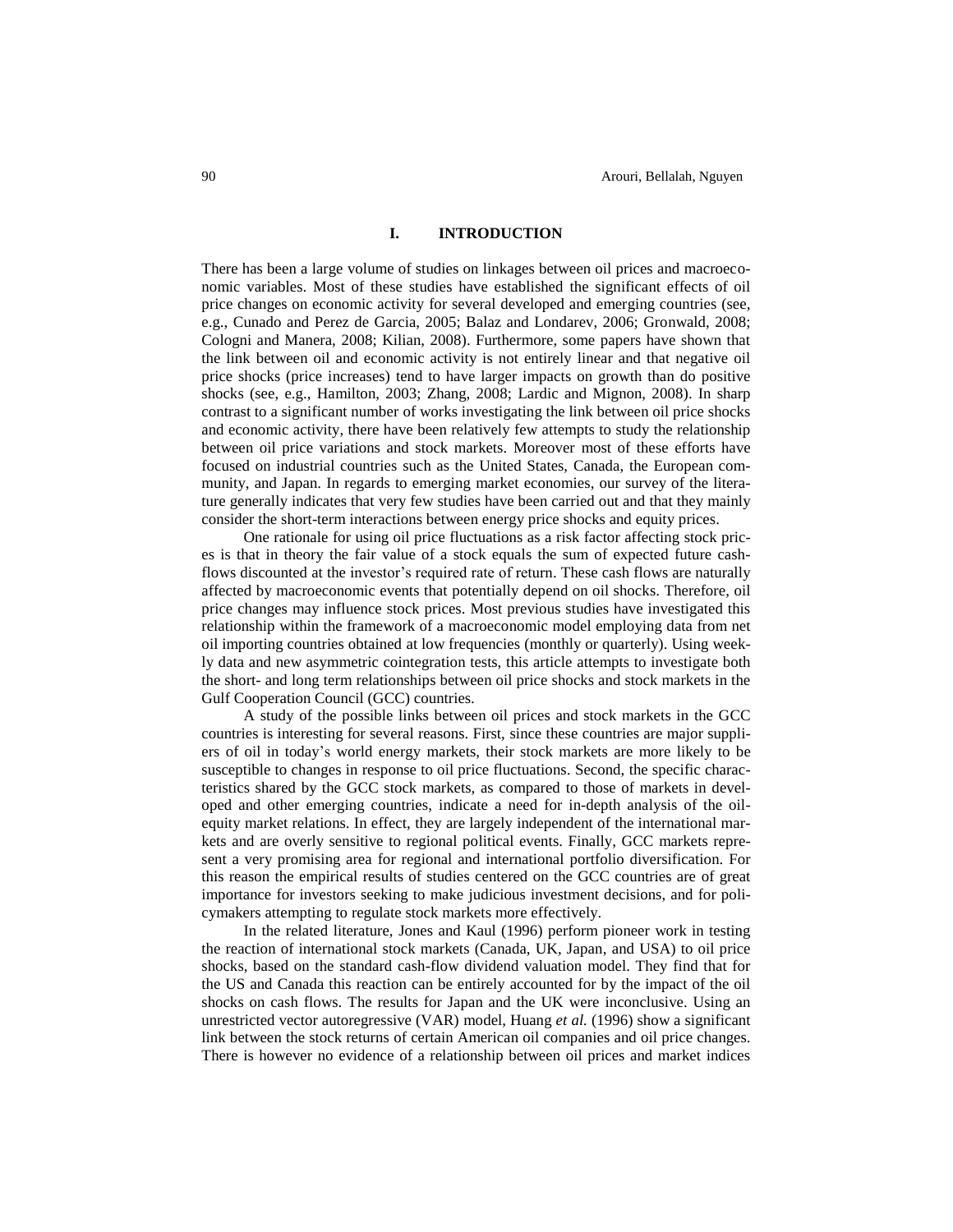such as the S&P 500. In contrast, Sadorsky (1999) applies an unrestricted VAR with GARCH effects to American monthly data and shows a significant relationship between oil price changes and aggregate stock returns in the US. In particular, he proved that the effects of oil price shocks are asymmetric in the sense that positive oil shocks have a greater impact on stock returns and economic activity than do negative oil price shocks. Relying on nonlinear causality tests, Ciner (2001) provides empirical evidence that oil shocks significantly affect stock index returns in the US in a non linear manner, and that the returns also have impacts on crude oil futures.

Some papers have recently turned their attention to major European, Asian, and Latin American emerging markets. Their results indicate a significant short-run linkage between oil price changes and emerging stock markets. For instance, using a VAR model, Papapetrou (2001) finds a significant relationship in Greece while Basher and Sadorsky (2006) reach the same conclusion for the other emerging stock markets using an international multifactor model. We observe however that less attention has been given to smaller emerging markets, especially those of the GCC countries where share dealing is a recent phenomena. Significant contributions include the works of Hammoudeh and Aleisa (2004), Bashar (2006), and Hammoudeh and Choi (2006). More concretely, Hammoudeh and Aleisa (2004), using VAR models and cointegration tests, find evidence of a bidirectional relationship between Saudi stock returns and oil prices changes. Their findings also suggest that the other GCC markets are not directly linked to oil prices and are less dependent on oil exports, but are more sensitive to domestic factors. Bashar (2006) employs a VAR analysis to study the effect of oil price changes on GCC stock markets, and concludes that only the Saudi and Oman markets reflect the increase in oil prices. By looking at long-term relationships among the GCC stock markets in the light of the US oil market, the S&P 500 index, and the US Treasury bill rate, Hammoudeh and Choi (2006) demonstrate that the Treasury bill rate exerts direct impacts on these markets while oil and the S&P 500 have indirect effects.

Overall, results from the available studies on the GCC countries are very heterogeneous. This is puzzling because the GCC countries are important oil exporters and are very similar in their economic structures. Moreover, the GCC national economies are oil-dependent and thus are sensitive to oil price changes. In our opinion, the divergence of the conclusions reported by previous work could be due to the fact that the tests they rely on may not be powerful enough to detect possible non-linear linkages. Thus the asymmetries in causal relationships between oil prices and stock markets might be overlooked. Accordingly, this article will extend the understanding of the relationship between oil prices and stock markets in the GCC countries by testing for asymmetries in long-term linkages, in addition to linear linkages.

The remainder of the paper is organized as follows. Section II provides a brief review of the GCC markets and the role of oil. The methodology is introduced in Section III. Section IV describes the data used and discusses the empirical results. Summary conclusions and policy implications are presented in Section V.

## **II. GCC STOCK MARKETS AND OIL**

The Gulf Corporation Council was established in 1981; it includes six countries: Barain, Oman, Kuwait, Qatar, Saudi Arabia and the United Arab Emirates (UAE). The GCC countries display several common patterns. Taken together, they produce about 20% of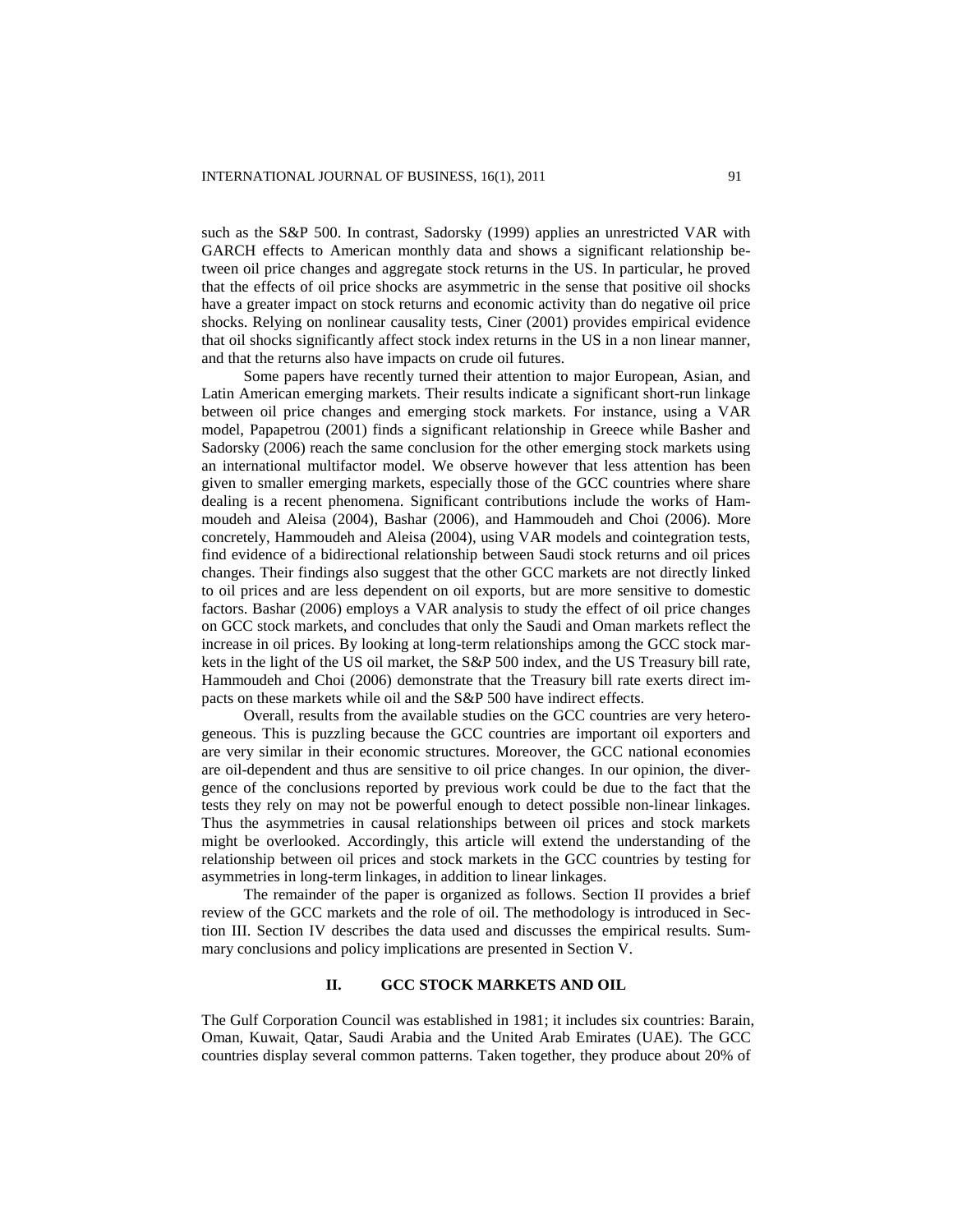all world oil, control 36% of world oil exports, and possess 47% of proven world oil reserves. Oil exports are the primary determinants of earnings, government budget revenues, expenditures, and aggregate demand. Table 1 presents some key financial indicators for stock markets in GCC countries. The contributions of oil to GDP range from 22% in Bahrain to 44% in Saudi Arabia. Moreover, we observe that for the three largest economies in the GCC countries, Saudi Arabia, the UAE, and Kuwait, the stock market's size indicator (market capitalization/GDP) is positively correlated with the importance of oil in their economies.

| Market       | Number of listed<br>companies* | Market capitaliza-<br>tion<br>(\$ billions) | Market capitali-<br>zation<br>$(\%$ GDP) <sup><math>\degree</math></sup> | Oil<br>(% GDP) |
|--------------|--------------------------------|---------------------------------------------|--------------------------------------------------------------------------|----------------|
| Bahrain      | 50                             | 21.22                                       | 158                                                                      | 22             |
| Kuwait       | 175                            | 193.50                                      | 190                                                                      | 35             |
| Oman         | 119                            | 22.70                                       | 40                                                                       | 41             |
| Qatar        | 40                             | 95.50                                       | 222                                                                      | 42             |
| <b>UAE</b>   | 99                             | 240.80                                      | 177                                                                      | 32             |
| Saudi Arabia | 81                             | 522.70                                      | 202                                                                      | 44<br>$\sim$   |

**Table 1**  Stock markets in GCC countries in 2007

Notes: All figures were obtained from the Arab Monetary Fund and Emerging Markets Database. \* indicates numbers in 2006.

It should be noted, however, that the GCC countries are importers of manufactured products from developed and emerging countries. Oil price fluctuations can therefore indirectly impact the GCC markets through their influence on the prices of imported products. A rise in oil prices is often indicative of inflationary pressure in the GCC economies, which in turn could lead to important changes in interest rates and investment of all types. As a result, corporate output and earnings as well as domestic price levels and stock market share prices in the GCC countries are affected by oil price movements. But unlike countries that are net importers of oil, where the expected link between oil prices and stock markets is negative, the mechanisms for transmitting oil price shocks to stock market returns in the GCC countries are ambiguous, and the total impact of oil price shocks on stock returns depends on which of the positive and negative effects outweighs the other.

Another interesting fact is that Saudi Arabia leads the region in terms of market capitalization. Qatar is the leader according to aggregate market capitalization as a share of GDP. Stock market capitalization exceeds GDP for all the countries except Oman. In terms of the number of listed companies, Kuwait is the leading market followed by Oman. Overall, GCC stock markets are limited by several structural and regulatory weaknesses such as relatively small numbers of listed firms, large institutional holdings, low sectoral diversification, and other continuing deficiencies in their financial and banking systems. In recent years, a broad range of legal, regulatory, and supervisory changes has been made to increase market transparency. More importantly, the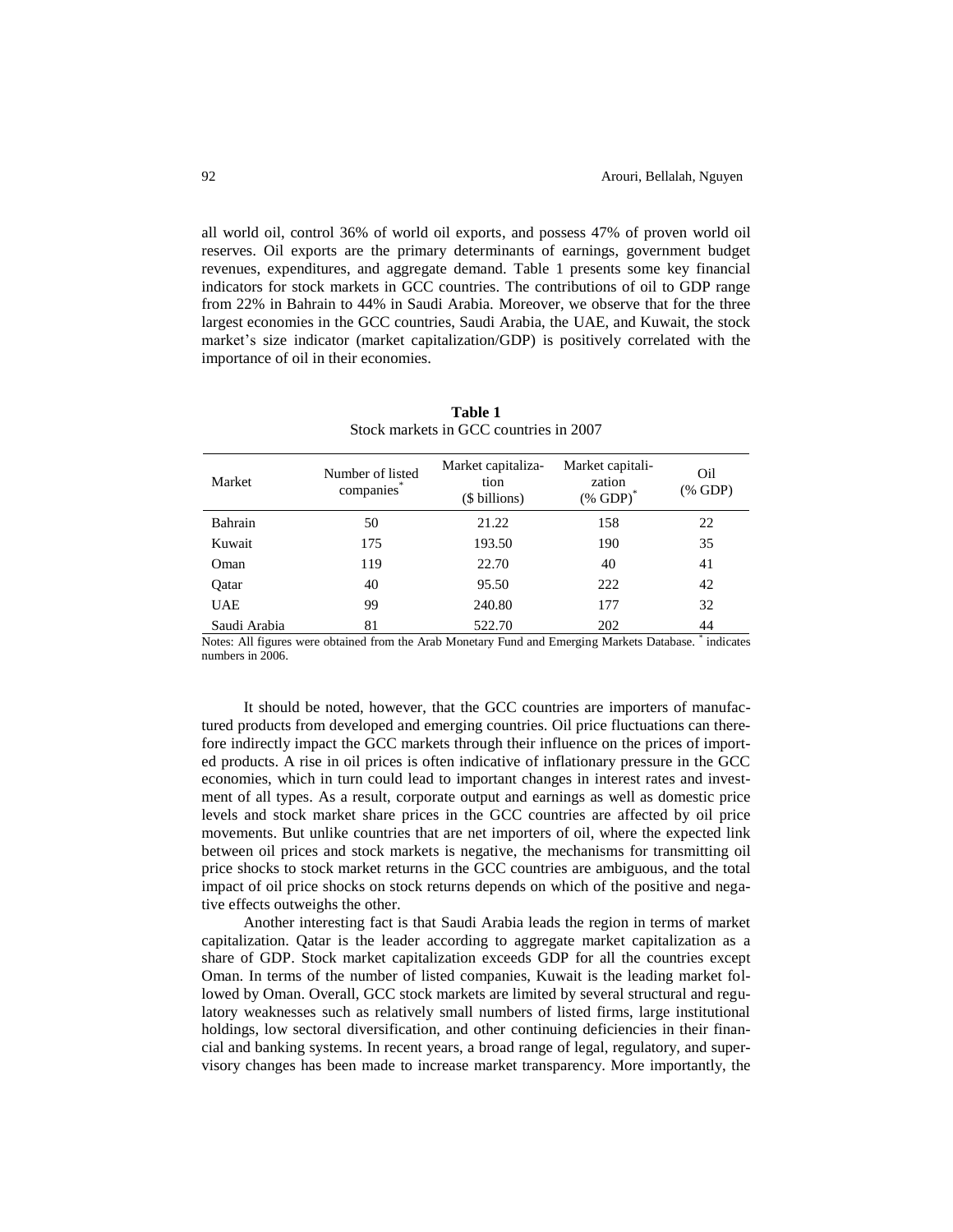GCC markets have begun to improve their liquidity and are opening their operations to foreign investors. For example, in March 2006 the Saudi authorities removed the restriction that limited foreign residents to trading only in mutual investment funds, and the other markets have progressively followed suit<sup>1</sup>.

Finally, although the GCC countries have several economic and political characteristics in common, they differ in their levels of dependency on oil and in their efforts to diversify and liberalize their economies. For example, the UAE and Bahrain are less oil-dependent than Saudi Arabia and Qatar, as indicated by Figure 1. Comparative studies among the GCC stock markets thus constitute an intriguing subject.



#### **III. DATA AND STOCHASTIC PROPERTIES**

Our objective is to examine the short and long-term relationships between oil prices and stock markets in the GCC countries. Unlike previous studies that used low-frequency data (yearly, quarterly, or monthly), we use weekly data, which can more adequately capture the interactions between oil and stock prices in the region. We do not use daily data, in order to avoid time-difference problems with international markets. Equity markets are generally closed on Thursdays and Fridays in GCC countries, while the developed and international oil markets close for trading on Saturdays and Sundays. Notice also that, on the common open days, the GCC markets close just before the US stock and commodity markets open. Accordingly, we opt to use weekly data and choose Tuesday as the weekday for all variables because it falls in the middle of the three common trading days for all markets.

The data used in almost all other analyses predate the end of 2005, and as a result they missed the spectacular variations that have occurred in the GCC and oil markets over the last three years. Our sample period therefore extends from June 2005 to October 2008 for the six GCC members and the world stock market as measured by the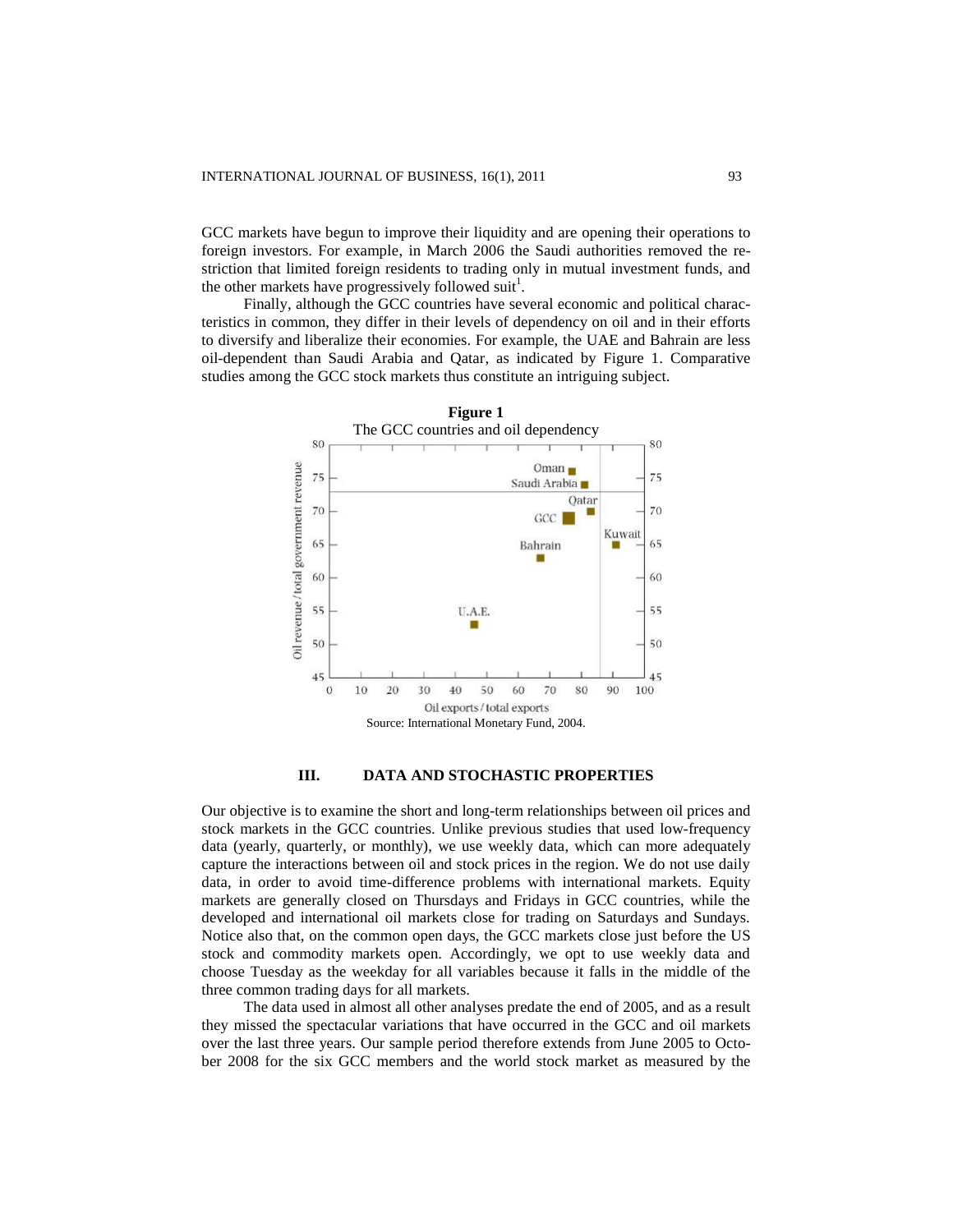MSCI world market index. Stock market indices are obtained from the MSCI (Morgan Stanley Capital International) database. For oil, we use the weekly Brent spot price obtained from the Energy Information Administration (EIA). Brent oil prices are often used as reference prices for crude oil, including oil produced by the GCC countries. All prices are denominated in US dollars.

Figure 2 depicts the historical time-paths of the log prices of crude oil and stocks in the GCC countries. Their evolutions are broadly indicative of the long-term dependencies that may exist between them. Accordingly, standard unit root tests such as the Augmented Dickey-Fuller (ADF), Phillips-Perron (PP), and Kwaitowski-Phillips-Schmidt-Shin (KPSS) tests are useful for examining the stationary properties of the above-mentioned series. Recall that the ADF and PP tests are based on the null hypothesis of a unit root, while the KPSS test considers the null of no unit root. The results obtained are reported in Table 2. All the series appear to be integrated of order one, which is a standard result in the literature for such series.



**Figure 2** 

**Table 2** Unit root tests

|                      |                 | Levels          |                    | First difference          |                   |                   |  |  |
|----------------------|-----------------|-----------------|--------------------|---------------------------|-------------------|-------------------|--|--|
|                      | ADF             | PP              | <b>KPSS</b>        | ADF                       | PP                | <b>KPSS</b>       |  |  |
| LOil                 | $0.73^{\rm a}$  | $0.52^{\rm a}$  | $1.24^{\text{sb}}$ | $-8.32^{*a}$              | $-8.35^{\ast a}$  | $0.16^{b}$        |  |  |
| LStock Bahrain       | $-0.33^{\rm a}$ | $-0.42^{\rm a}$ | $0.94^{*b}$        | $-10.77^{*}$ <sup>a</sup> | $-10.81^{\ast a}$ | $0.18^{b}$        |  |  |
| <b>LStock Kuwait</b> | $1.06^{\rm a}$  | $-1.93^{b}$     | $1.39^{*b}$        | $-14.04^{\ast a}$         | $-14.01^{*a}$     | 0.30 <sup>b</sup> |  |  |
| <b>LStock Oman</b>   | $-0.55^{\rm a}$ | $-0.04^{\rm a}$ | $0.84^{*b}$        | $-2.72$ <sup>**a</sup>    | $-10.80^{*a}$     | $0.20^{b}$        |  |  |
| <b>LStock Oatar</b>  | $-0.23^{\rm a}$ | $-0.14^a$       | $0.38***b$         | $-11.74^{*}$ <sup>a</sup> | $-11.89^{*a}$     | $0.15^{\rm b}$    |  |  |
| <b>LStock Saudi</b>  | $-0.72^{\rm a}$ | $-0.72^{\rm a}$ | $0.90^{*b}$        | $-11.73^{*}$ <sup>a</sup> | $-11.72^{*a}$     | $0.12^{b}$        |  |  |
| <b>LStock UAE</b>    | $-1.04^{\rm a}$ | $-0.90a$        | $0.53***b$         | $-10.95^{*}$ <sup>a</sup> | $-10.95^{\ast a}$ | $0.18^{b}$        |  |  |
| <b>LStock MSCI</b>   | $-0.23^{\rm a}$ | $0.23^{\rm a}$  |                    | $-13.31^{\text{te}}$      | $-13.33^{*c}$     |                   |  |  |

Notes: All variables are in natural logs.  $(1)$ : model with neither constant nor deterministic trend;  $(1)$ : model with constant but without deterministic trend;  $(°)$ : model with constant and deterministic trend.  $\dot{ }$ , and denote rejection of the null hypothesis at the 1%, 5%, and 10% levels respectively.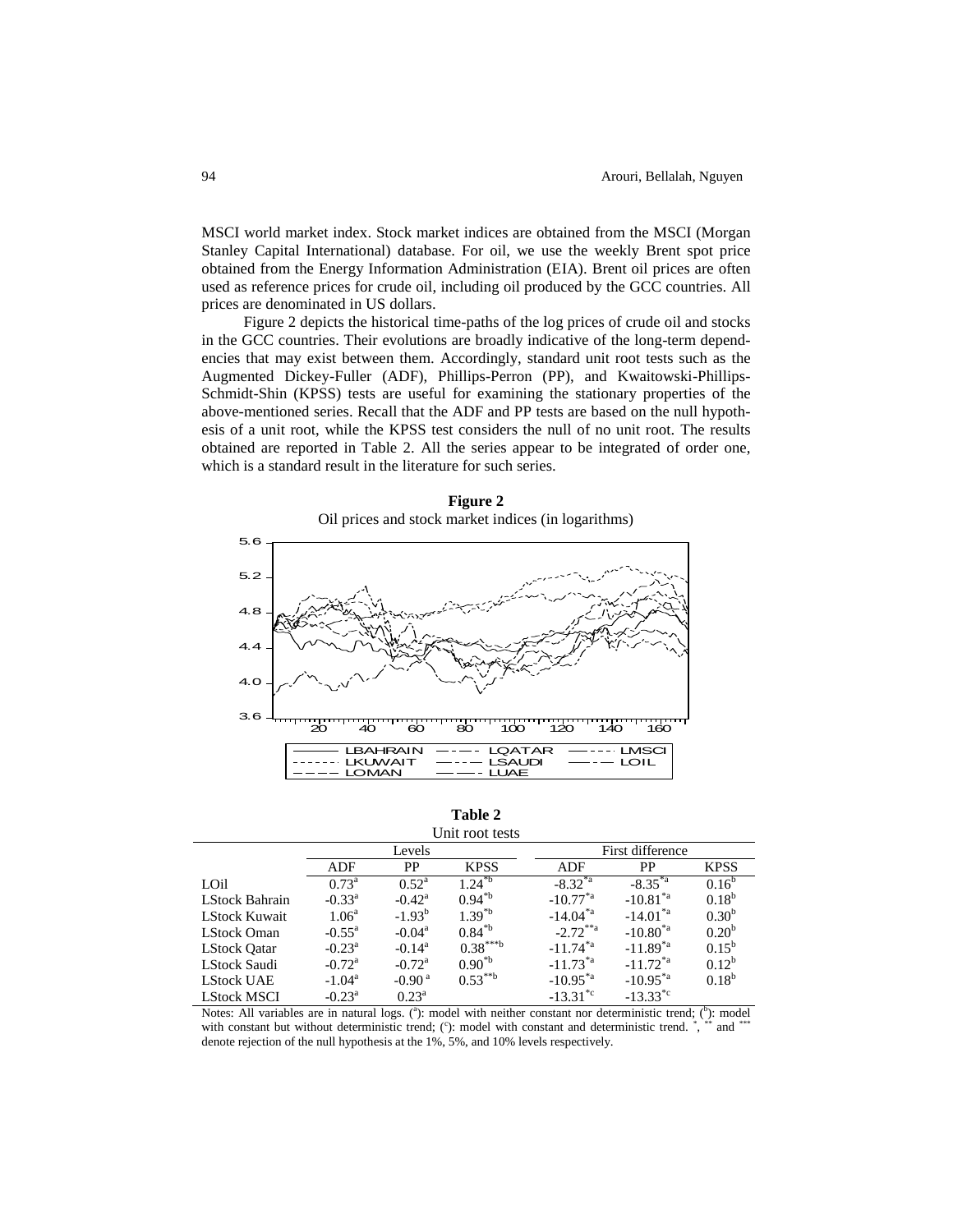**Panel A: Basic statistics**

|                 | T AIRT A. DASR STAUSURS                    |           |                   |                   |           |            |                 |           |
|-----------------|--------------------------------------------|-----------|-------------------|-------------------|-----------|------------|-----------------|-----------|
|                 | Bahrain                                    | Kuwait    | Oman              | Oatar             | Saudi A.  | <b>UAE</b> | MSCI            | Oil       |
| Mean            | 0.0004                                     | 0.0032    | 0.0014            | 0.0012            | $-0.0015$ | $-0.0013$  | 0.0010          | 0.0047    |
| Std. Dev.       | 0.0246                                     | 0.0268    | 0.0274            | 0.0362            | 0.0492    | 0.0350     | 0.0185          | 0.0311    |
| <b>Skewness</b> | 0.7884                                     | $-0.0934$ | $-0.1347$         | 0.1911            | $-1.3440$ | $-0.3865$  | $-0.6323$       | $-0.2571$ |
| Kurtosis        | 6.6975                                     | 3.2524    | 4.3106            | 4.4806            | 7.8225    | 5.0094     | 3.7703          | 2.6373    |
| JB              | 114.27                                     | 0.69      | $12.68^{\degree}$ | $16.56^{\degree}$ | 215.92    | 32.84      | $15.53^{\circ}$ | 2.80      |
|                 | <b>Panel B: Unconditional correlations</b> |           |                   |                   |           |            |                 |           |
|                 | Bahrain                                    | Kuwait    | Oman              | Oatar             | Saudi A.  | <b>UAE</b> | MSCI            | Oil       |
| Oil             | $-0.017$                                   | $-0.072$  | 0.126             | 0.300             | 0.110     | 0.147      | 0.058           | ----      |
| <b>MSCI</b>     | $-0.005$                                   | $-0.073$  | 0.079             | $-0.085$          | 0.032     | $-0.005$   |                 | 0.058     |

| Table 3                                 |
|-----------------------------------------|
| Descriptive statistics of return series |

Notes: The test for the kurtosis coefficient has been normalized to zero. JB is the Jarque-Bera test for normality based on excess skewness and kurtosis. \*, \*\*\* and \*\*\*\* indicate the significance of coefficients at the 1%, 5% and 10% levels respectively.

The results displayed in Table 2 lead us to use series in levels when examining the long-term dependencies between variables, and series in first difference (or return series) when studying the short-term linkages. Further statistical properties for return series are summarized in Table 3.

Compared to the World market, the GCC stock markets have higher volatility, but not necessarily high returns. Kuwait has the highest weekly returns followed by Oman and Qatar. Saudi Arabia experiences the highest risk level followed by Qatar and the UAE. On average, oil price changes are more volatile than all GCC stock market returns over our sample period. Skewness is negative in most cases and the Jarque-Bera test statistic (JB) strongly rejects the hypothesis of normality, except for Kuwait.

Panel B reports the unconditional correlations between the GCC markets, MSCI index, and oil returns. As we can see, cross-market correlations of GCC stock and oil returns are not high, but they are higher than correlations between oil price changes and MSCI. Bahrain and Kuwait are two countries exhibiting a negative correlation with oil price changes. Correlations between the GCC markets and the world market are in general low and negative, except for Oman and Saudi Arabia. This is indicative of the fact that the GCC stock markets are generally disconnected from world market trends, and that global investors can still get substantial benefits by adding financial assets from the Gulf region to their internationally diversified portfolios.

## **IV. SHORT-TERM ANALYSIS BASED ON RETURN SERIES**

This section examines the short-term linkages between oil price changes and stock market returns using the first logarithmic differences. We begin our analysis with an international asset pricing model to investigate the sensitivities of the GCC stock market returns to oil price and world market changes, and then perform a Granger causality test to examine their causal linkages; finally we study their cyclical comovements.

### **A. Returns in the GCC stock markets, oil price changes, and world market sensitivities**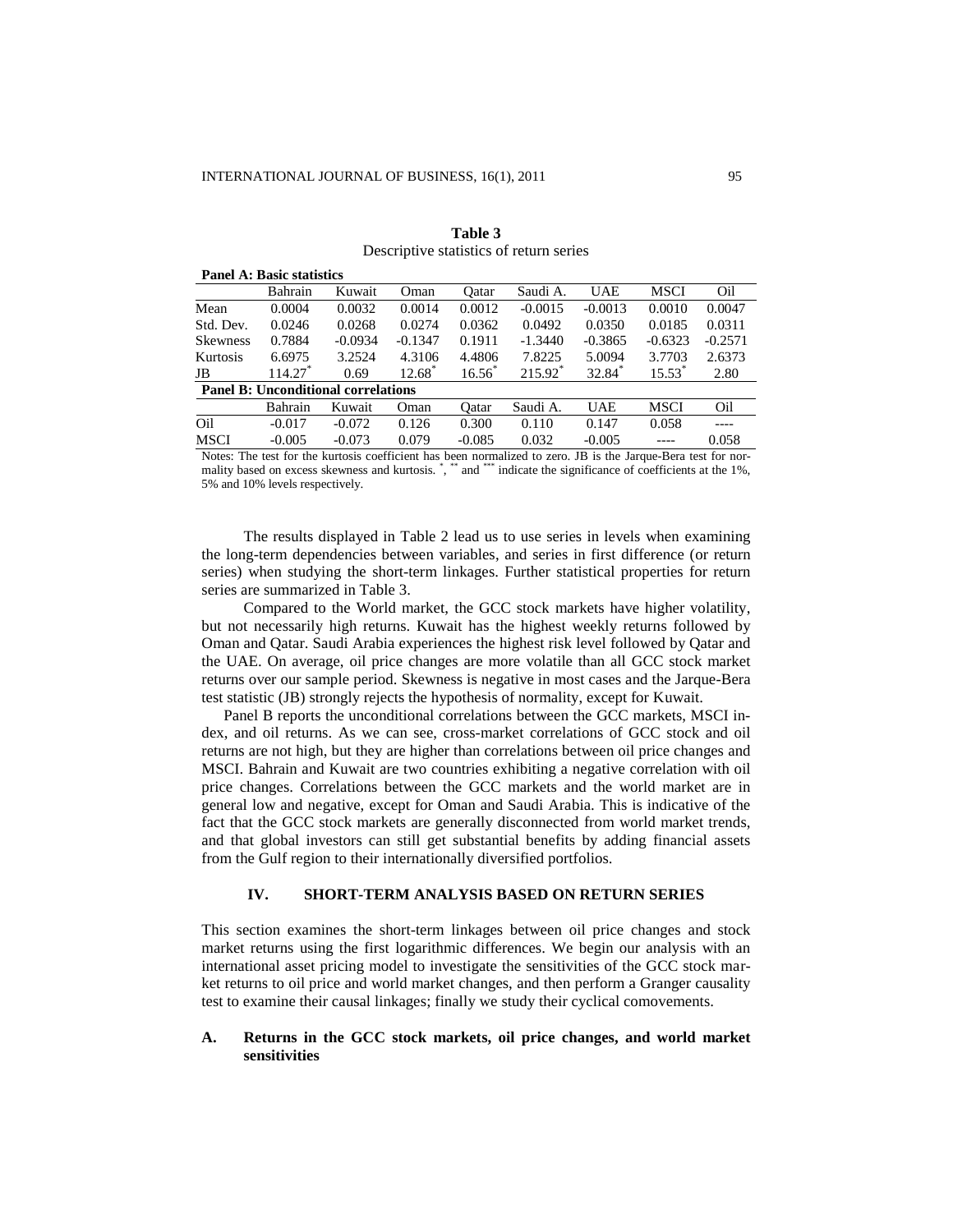The international multifactor model we employ to examine whether the GCC stock markets are sensitive to oil price and world market changes takes the following form:

$$
r_{it} = a + b \times \text{roil}_{t} + c \times \text{msci}_{it} + \varepsilon_{it}
$$
  
\n
$$
\varepsilon_{it} \to N(0, h_{it}), h_{it}^{2} = \alpha + \beta \times \varepsilon_{i, t-1}^{2} + \gamma \times h_{i, t-1}^{2}
$$
\n(1)

where  $r_{it}$  is the weekly stock return in country i, roil<sub>it</sub> the weekly Brent oil price change, and  $rm\,sin$  the weekly return on the world stock market. The return innovations are assumed to be normally distributed with a zero mean and a conditional variance governed by a standard GARCH  $(1,1)$  process. The model is estimated using the quasi-maximum likelihood (QML) method and the results are presented in Table 4.

The coefficients relating the return series to the world returns are insignificant except for Saudi Arabia. This indicates that the GCC stock markets are segmented from world market, which is consistent with our unconditional analysis based on correlations. More interestingly, the coefficients relating the return series to the oil price changes are positive and statistically significant for Qatar, Saudi Arabia, and the UAE. This means that stock markets in these countries move together with oil price shocks. There is however no short-term relationship between oil price changes and stock returns in Bahrain, Kuwait, and Oman.

The proposed model seems to fit the data satisfactorily since the ARCH and GARCH coefficients are significant in most cases. We further observe that the conditional volatility does not change very sharply, since the ARCH coefficients are relatively small in size. By contrast, it tends to fluctuate gradually over time because of the large GARCH coefficients. Note finally that the estimated coefficients  $\gamma$  and  $\beta$  satisfy the stationary conditions.

|                     |                                                          |                        | тами т     |            |            |             |  |  |  |  |
|---------------------|----------------------------------------------------------|------------------------|------------|------------|------------|-------------|--|--|--|--|
|                     | Estimated results of the international multifactor model |                        |            |            |            |             |  |  |  |  |
|                     | Bahrain                                                  | Kuwait                 | Oman       | Oatar      | Saudi A.   | <b>UAE</b>  |  |  |  |  |
|                     | $-0.001$                                                 | $0.004***$             | 0.001      | $-0.001$   | $-0.001$   | $-0.002$    |  |  |  |  |
| $\mathfrak a$       | (0.002)                                                  | (0.002)                | (0.002)    | (0.003)    | (0.003)    | (0.002)     |  |  |  |  |
| b                   | 0.005                                                    | $-0.051$               | 0.060      | $0.354*$   | $0.228*$   | $0.149$ **  |  |  |  |  |
|                     | (0.055)                                                  | (0.054)                | (0.056)    | (0.085)    | (0.086)    | (0.068)     |  |  |  |  |
| $\mathcal{C}$       | $-0.008$                                                 | $-0.075$               | 0.050      | $-0.140$   | $0.172***$ | $-0.008$    |  |  |  |  |
|                     | (0.095)                                                  | (0.096)                | (0.109)    | (0.161)    | (0.106)    | (0.121)     |  |  |  |  |
| $\alpha$            | $0.001*$                                                 | $0.001$ <sup>***</sup> | $0.002$ ** | $0.001$ ** | $0.001**$  | $0.001$ *** |  |  |  |  |
|                     | (0.001)                                                  | (0.001)                | (0.001)    | (0.000)    | (0.000)    | (0.001)     |  |  |  |  |
| $\beta$             | 0.006                                                    | $0.268$ <sup>***</sup> | $0.105***$ | $0.226$ ** | $0.298$ ** | $0.223$ **  |  |  |  |  |
|                     | (0.033)                                                  | (0.158)                | (0.063)    | (0.116)    | (0.126)    | (0.112)     |  |  |  |  |
| γ                   | $0.754***$                                               | 0.286                  | $0.740*$   | 0.316      | $0.661*$   | $0.653*$    |  |  |  |  |
|                     | (0.454)                                                  | (0.318)                | (0.134)    | (0.267)    | (0.116)    | (0.169)     |  |  |  |  |
| $R^2$               | $-0.029$                                                 | $-0.023$               | $-0.009$   | 0.103      | 0.016      | 0.015       |  |  |  |  |
| Log Likeli-<br>hood | 395.046                                                  | 387.131                | 385.371    | 340.563    | 296.633    | 345.743     |  |  |  |  |
| AIC                 | $-4.497$                                                 | $-4.406$               | $-4.385$   | $-3.867$   | $-3.359$   | $-3.927$    |  |  |  |  |

**Table 4**

Notes: \*, \*\* and \*\*\* indicate the significance of the coefficients at the 1%, 5%, and 10% levels respectively. Robust standard errors are in parentheses.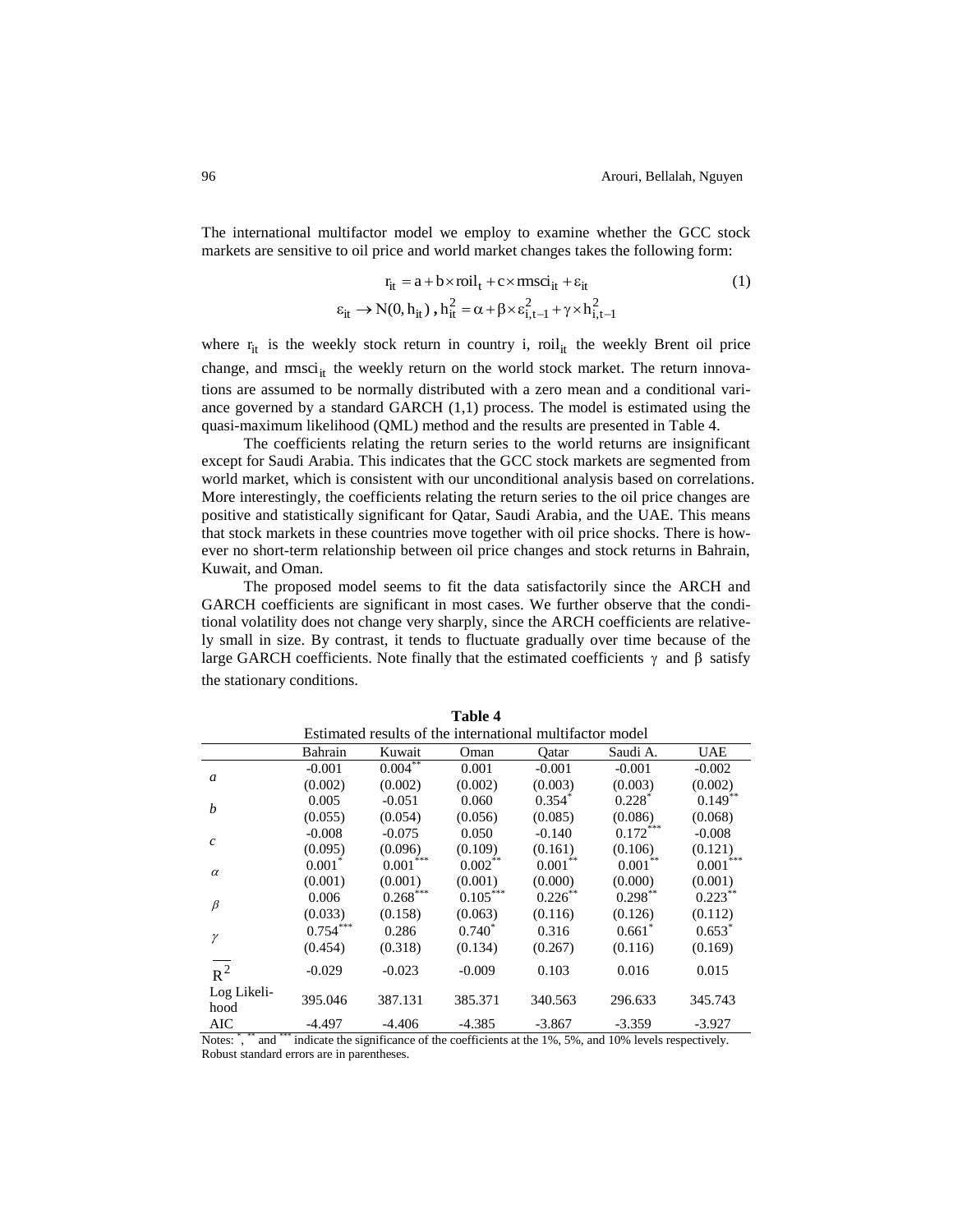|                   |       |       |       | Table 5                                |       |       |       |       |
|-------------------|-------|-------|-------|----------------------------------------|-------|-------|-------|-------|
|                   |       |       |       | Results of the Granger causality tests |       |       |       |       |
| Lags              | 1     | 2     | 3     | $\overline{4}$                         | 6     | 8     | 10    | 12    |
| Bahrain           |       |       |       |                                        |       |       |       |       |
| $s\rightarrow o$  | 0.525 | 0.238 | 0.240 | 0.187                                  | 0.217 | 0.158 | 0.127 | 0.147 |
| $O \rightarrow S$ | 0.145 | 0.317 | 0.092 | 0.151                                  | 0.255 | 0.352 | 0.186 | 0.184 |
| Kuwait            |       |       |       |                                        |       |       |       |       |
| $s \rightarrow o$ | 0.100 | 0.103 | 0.121 | 0.172                                  | 0.138 | 0.132 | 0.136 | 0.174 |
| $O \rightarrow S$ | 0.542 | 0.462 | 0.265 | 0.291                                  | 0.223 | 0.263 | 0.468 | 0.186 |
| Oman              |       |       |       |                                        |       |       |       |       |
| $s\rightarrow o$  | 0.328 | 0.344 | 0.593 | 0.841                                  | 0.791 | 0.427 | 0.176 | 0.170 |
| $O \rightarrow S$ | 0.243 | 0.568 | 0.162 | 0.239                                  | 0.445 | 0.162 | 0.264 | 0.245 |
| Qatar             |       |       |       |                                        |       |       |       |       |
| $s \rightarrow o$ | 0.215 | 0.334 | 0.472 | 0.503                                  | 0.339 | 0.377 | 0.569 | 0.693 |
| $O \rightarrow S$ | 0.005 | 0.014 | 0.014 | 0.036                                  | 0.045 | 0.023 | 0.045 | 0.030 |
| Saudi A.          |       |       |       |                                        |       |       |       |       |
| $s \rightarrow o$ | 0.537 | 0.373 | 0.627 | 0.731                                  | 0.924 | 0.876 | 0.482 | 0.593 |
| $O \rightarrow S$ | 0.045 | 0.133 | 0.250 | 0.386                                  | 0.658 | 0.470 | 0.808 | 0.916 |
| UAE               |       |       |       |                                        |       |       |       |       |
| $s \rightarrow o$ | 0.470 | 0.693 | 0.878 | 0.897                                  | 0.973 | 0.938 | 0.894 | 0.971 |
| $O \rightarrow S$ | 0.030 | 0.000 | 0.000 | 0.000                                  | 0.001 | 0.001 | 0.001 | 0.001 |
| MSCI              |       |       |       |                                        |       |       |       |       |
| $s\rightarrow o$  | 0.114 | 0.040 | 0.082 | 0.128                                  | 0.365 | 0.529 | 0.599 | 0.674 |
| $O \rightarrow S$ | 0.753 | 0.930 | 0.432 | 0.562                                  | 0.195 | 0.357 | 0.478 | 0.665 |

Notes: This table provides the P-values of rejection of the null hypothesis considered.  $S\rightarrow O$  is the null hypothesis of no causality from stock market returns to oil price changes.  $O \rightarrow S$  is the null hypothesis of no causality from oil price changes to stock market returns.

## **B. Causality tests**

The dynamics of short-term relationships between oil price changes and stock returns in the GCC countries can be further explored using the Granger causality test. Since some variables as well as their bilateral effects are very sensitive to the selected number of lags in the analysis, we decided to implement this test for various lags. Table 5 reports the results obtained.

The results show that, in the short-run oil price shocks Granger-cause changes in stock market returns in Qatar, the UAE, and to some extent in Saudi Arabia (5%) and Bahrain (10%). They corroborate those of the previous table in that the GCC stock markets are largely influenced by price movements in the world oil market. There is also evidence of causality from the world stock market to oil prices.

## **C. Cyclical correlations between oil prices and stock markets**

We now shift our attention to cyclical correlations as a measure of short-term linkages between oil price changes and stock returns in GCC countries. To this end, we follow the methodology introduced by Serletis and Shahmoradi (2005) and applied in several papers to study the links between energy prices and economic activity<sup>2</sup>. First, the Hodrick-Prescott (HP) filter is employed to decompose each time-series variable in our study into long-term and business-cycle components. Next, we compute the crosscorrelations between the cyclical component of oil price changes  $(coil<sub>t</sub>)$  and that of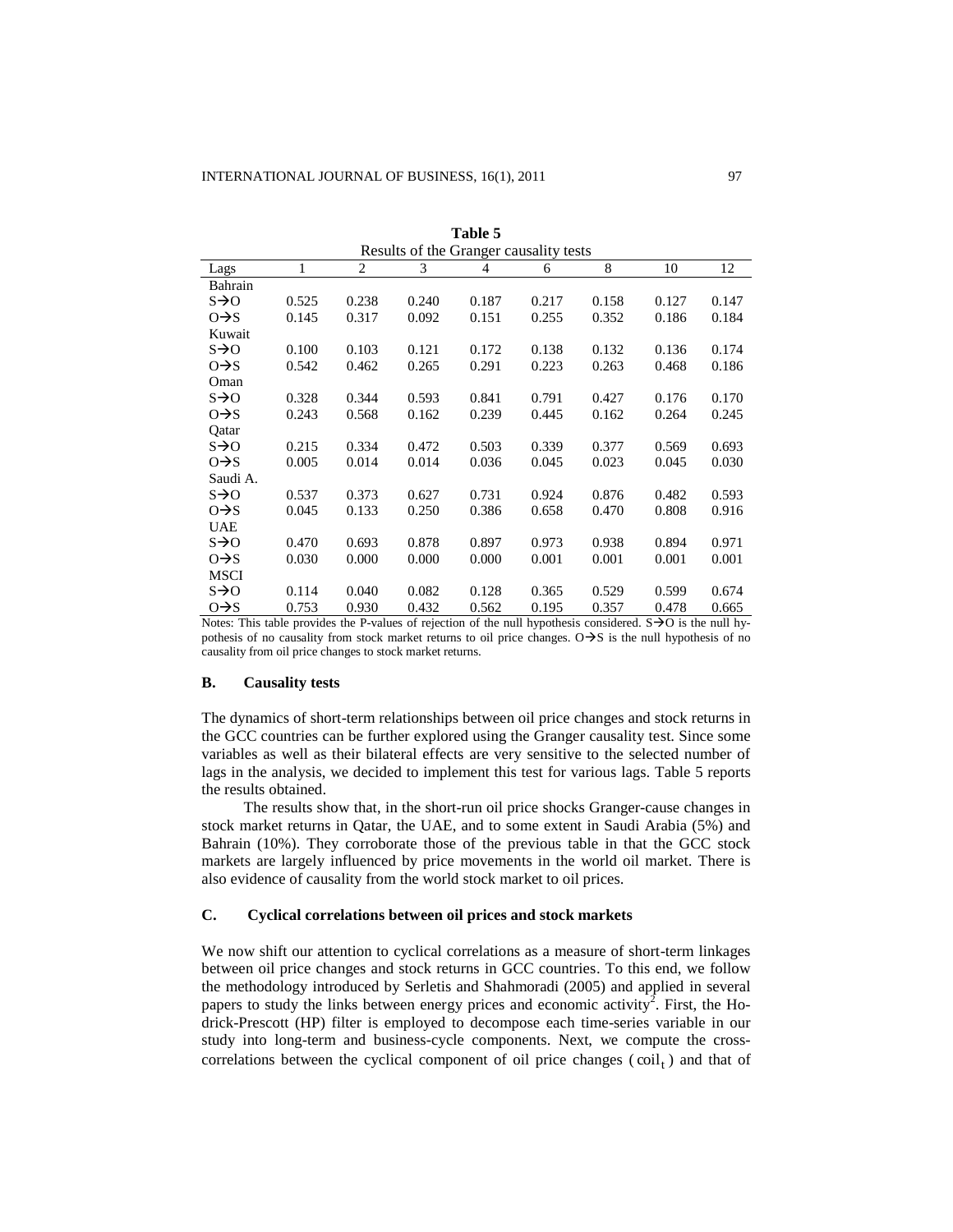stock market indices (cstock<sub>t</sub>). We denote these correlations by  $\rho(j)$  and they are computed for  $j = 0, \pm 1, \pm 2, \pm 3, \pm 4, \pm 5$ , and  $\pm 6$ . The cyclical correlations then provide an assessment of the linkages that may exist between oil price and stock markets over the business cycle. They enable investigation of the dynamics of the short-term component comovements by providing information on both their strength and their synchronization. Following Serletis and Shahmoradi (2005), and Ewing and Thompson (2007), we consider that the two cyclical components are strongly correlated, weakly correlated, or uncorrelated for a shift *j* based on  $0.23 \leq |\rho(j)| \leq 1$ ,  $0.10 \leq |\rho(j)| \leq 0.23$ ,  $0 \leq |\rho(j)| \leq 1$ 0.10, respectively. If  $|\rho(j)|$  is high for a positive, zero, or negative value of *j*, then the cycle of oil prices is leading the cycle of stock markets by *j* periods, is synchronous, or is lagging the cycle of stock markets by *j* periods, respectively.

| Table 6                                                       |
|---------------------------------------------------------------|
| Cyclical correlations of oil prices with stock market indices |

|                                                                                                          | -6      | -5      | -4      | $-3$    | $-2$    | $-1$    | $\theta$ |         |         |         |         |         | 6       |
|----------------------------------------------------------------------------------------------------------|---------|---------|---------|---------|---------|---------|----------|---------|---------|---------|---------|---------|---------|
| Bahrain                                                                                                  | $-0.10$ | $-0.13$ | $-0.12$ | $-0.11$ | $-0.08$ | $-0.02$ | 0.07     | 0.14    | 0.15    | 0.18    | 0.18    | 0.19    | 0.14    |
| Kuwait                                                                                                   | $-0.07$ | $-0.09$ | $-0.11$ | $-0.13$ | $-0.10$ | $-0.09$ | $-0.06$  | $-0.05$ | $-0.06$ | $-0.03$ | $-0.01$ | $-0.00$ | 0.01    |
| Oman                                                                                                     | 0.02    | 0.07    | 0.11    | 0.14    | 0.20    | 0.26    | 0.33     | 0.34    | 0.27    | 0.26    | 0.25    | 0.17    | 0.10    |
| Oatar                                                                                                    | $-0.09$ | $-0.00$ | 0.08    | 0.17    | 0.28    | 0.38    | 0.51     | 0.55    | 0.46    | 0.43    | 0.41    | 0.36    | 0.30    |
| Saudi A.                                                                                                 | $-0.10$ | $-0.11$ | $-0.10$ | $-0.07$ | $-0.02$ | 0.01    | 0.05     | 0.03    | $-0.01$ | $-0.01$ | $-0.01$ | $-0.01$ | 0.01    |
| <b>UAE</b>                                                                                               | $-0.03$ | -0.03   | $-0.20$ | $-0.10$ | $-0.02$ | 0.05    | 0.28     | 0.29    | 0.13    | 0.15    | 0.20    | 0.20    | 0.20    |
| <b>MSCI</b>                                                                                              | 0.16    | 0.22    | 0.25    | 0.26    | 0.29    | 0.31    | 0.35     | 0.32    | 0.22    | 0.23    | 0.19    | 0.07    | $-0.00$ |
| Note: This table shows the cyclical correlations between oil price changes and stock market returns meas |         |         |         |         |         |         |          |         |         |         |         |         |         |

*Note: This table shows the cyclical correlations between oil price changes and stock market returns meas* $u$ red by  $\rho(j) = \rho(coil_{t}, cstock_{t+j})$ . *Bold type indicates high absolute value correlations* 

The results for leads and lags from 1 to 6 are shown in Table 8. They generally confirm previous results on the short-term linkages between oil prices and stock markets in the GCC countries. Oil prices and stock markets are strongly and contemporaneously correlated for Oman, Qatar, the UAE, and the world stock market. Furthermore, positive high-cyclical correlations are also observed in these countries for positive values of *j*, indicating that oil prices are pro-cyclical and lead the stock markets in these countries, generally by a few weeks. Surprisingly, cyclical correlations are negative and weak in the case of Saudi Arabia, suggesting that oil prices are countercyclical and lag the Saudi stock market. Weak negative as well as positive cyclical correlations are observed for the Bahrain stock market. However, we find no significant cyclical correlations between oil prices and the Kuwaiti stock market.

In sum, our analysis shows strong positive short-term linkages between oil price changes and stock markets in Qatar, the UAE, and to some extent Saudi Arabia. Weak linkages have been found for Bahrain and Oman, but no short-term relationships between oil prices and the Kuwaiti stock market. More interestingly, the direction of short-term causality runs from oil to stocks in most GCC markets.

## **V. LONG-TERM ANALYSIS BASED ON PRICE LEVEL SERIES**

This section examines the long-term linkages between oil prices and stock markets in the GCC countries. Our empirical procedure is as follows. In the first step we use cointegration methodology to test whether the time-series considered are related to each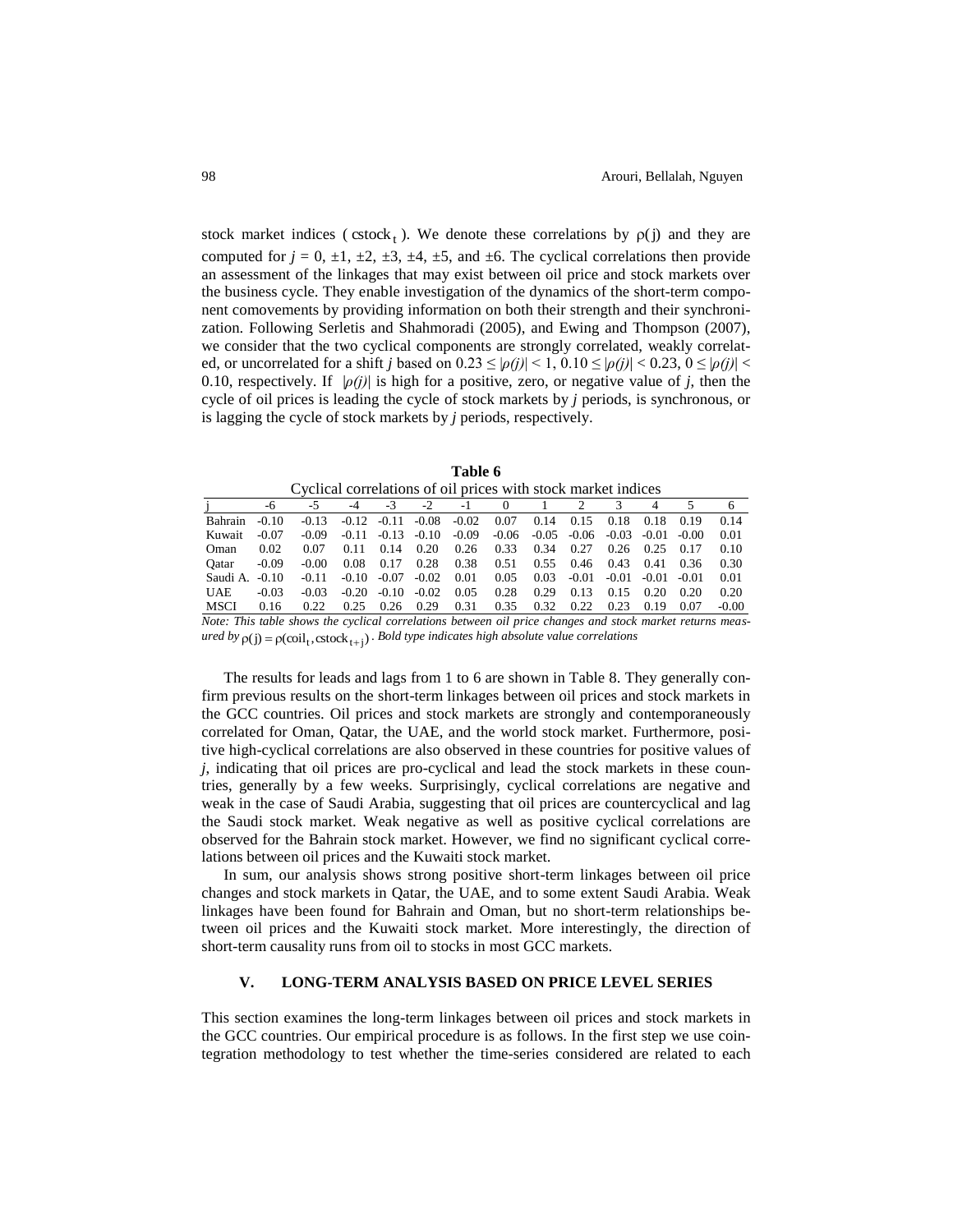other on a long-term basis. If the hypothesis of cointegration cannot be rejected, in the second step we implement the Granger causality test to explore the dynamics of the long-term relationships between series in levels, and investigate their convergence towards the long-term equilibrium.

## **A. Cointegration tests**

Cointegration of unit root variables implies that a linear combination of them yields a stationary variable and that some long-term equilibrium relation ties the individual variables together. To test for cointegration, for each country in the sample data we regress the stock market price index (in logarithms) on the oil price (in logarithms) and an intercept. We then apply three tests named respectively ADF, PP, and Johansen to the residual series of said regression analysis. Note that these statistical tests are based on the null hypothesis of no cointegration. The results are summarized in Table 7.

It is observed that all the residual series are non-stationary, except for Bahrain. Therefore, only the Bahraini stock market appears to be cointegrated with oil prices. Estimation of the long-term relationship between Brent oil prices and stock market prices in Bahrain generates the following cointegrating equation according to which an increase in oil prices of 10% leads to an uptick in the Bahraini stock market of 4.19%.

$$
LBahraint = 2.728 + 0.419 * LOILt
$$
  
(0.108) (0.025) (2)

## **B. Long-term causality test**

It is commonly accepted that, in the presence of a cointegrating relationship between two variables, at least one of the two variables Granger-causes the other. For the case of Bahrain, we can perform an in-depth analysis of the long-term linkages between Brent oil prices and equity markets by constructing a vector autoregressive (VAR) model in price levels and testing the causality effects. The results presented in Table 8 clearly indicate a long-term unidirectional causality from oil to stock market in Bahrain.

| Unit root tests on residual series |                   |            |            |  |  |  |  |  |
|------------------------------------|-------------------|------------|------------|--|--|--|--|--|
|                                    | ADF               | PP         | Johansen   |  |  |  |  |  |
| Bahrain                            | $-3.27***$<br>(1) | $-3.06***$ | $15.43***$ |  |  |  |  |  |
| Kuwait                             | $-1.96(0)$        | $-2.14$    | 14.12      |  |  |  |  |  |
| Oman                               | $-2.53(2)$        | $-2.02$    | 10.31      |  |  |  |  |  |
| Oatar                              | $-1.10(0)$        | $-1.22$    | 6.03       |  |  |  |  |  |
| Saudi A.                           | $-1.14(1)$        | $-1.15$    | 4.56       |  |  |  |  |  |
| <b>UAE</b>                         | $-0.68(2)$        | $-0.74$    | 5.21       |  |  |  |  |  |
| <b>MSCI</b>                        | 0.22(1)           | 0.09       | 13.00      |  |  |  |  |  |

**Table 7**

Notes: The number of lags used is in parentheses.<sup>\*</sup>, \*\*\* and \*\*\*\* indicate rejection of the null hypothesis of no cointegration at the 1%, 5%, and 10% confidence levels.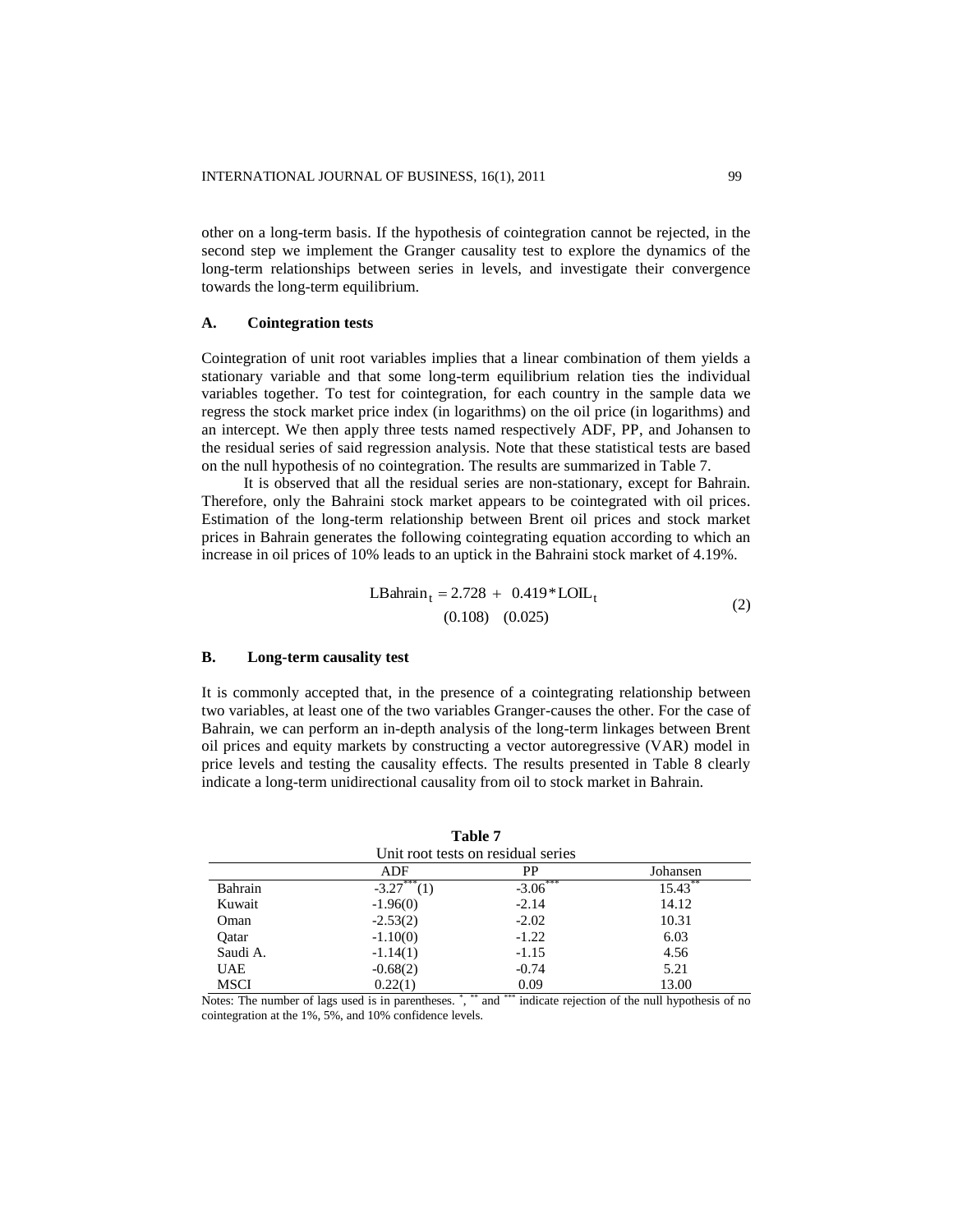|                   |       |       |       | Table 8<br>Long term causality test |       |       |       |       |
|-------------------|-------|-------|-------|-------------------------------------|-------|-------|-------|-------|
| Lags              |       |       |       |                                     |       |       | 10    |       |
| Bahrain           |       |       |       |                                     |       |       |       |       |
| $S\rightarrow O$  | 0.313 | 0.195 | 0.128 | 0.198                               | 0.181 | 0.102 | 0.104 | 0.245 |
| $O \rightarrow S$ | 0.004 | 0.024 | 0.058 | 0.047                               | 0.045 | 0.066 | 0.096 | 0.036 |

*Notes: This table provides the P-values of rejection of the null hypothesis.*  $S\rightarrow O$  *is the null hypothesis of no causality from stock market returns to oil price changes. OS is the null hypothesis of no causality from oil price changes to stock market returns.*

#### **C. VECM and convergence to the long-term equilibrium**

A vector error correction model (VECM) is a restricted VAR designed for use with non-stationary variables that are known to be cointegrated. This is the case for oil prices and the stock market price index in Bahrain. From a technical point of view, by introducing their cointegration relationship (*cf.* equation 2) into the VAR specification, we can force the long-term behavior of these price variables to converge onto their cointegration relationship while allowing for short-term adjustment dynamics. The estimated results of the VECM are shown in Table 9. Here the short-term adjustment parameter  $(z_{t-1})$  is negative and significant for the stock market price equation (DLBAHRAIN), indicating a mean-reversion process of the Bahraini stock market to its long-term equilibrium. However, it is not significant for the oil price equation (DLOIL). Oil price fluctuations do not converge towards the long-term equilibrium defined by the Bahraini stock market. The findings are consistent with our causality tests.

In summary, our analysis based on price levels suggests that, except for Bahrain, there is no long-term relationship between oil prices and stock markets in the GCC countries. A positive link typically exists between the oil price and the Bahraini stock market and the direction of long-term causal effects runs from oil price to stock market.

**Table 9**

|                                          | таріє 9               |              |  |  |  |  |  |
|------------------------------------------|-----------------------|--------------|--|--|--|--|--|
| Convergence to the long-term equilibrium |                       |              |  |  |  |  |  |
|                                          | <b>DLBAHRAIN</b>      | <b>DLOIL</b> |  |  |  |  |  |
|                                          | $-0.061$ <sup>*</sup> | 0.037        |  |  |  |  |  |
| $z_{t-1}$                                | (0.020)               | (0.025)      |  |  |  |  |  |
| $DLBahrain_{t-1}$                        | $0.210^{*}$           | $-0.070$     |  |  |  |  |  |
|                                          | (0.074)               | (0.093)      |  |  |  |  |  |
| $D\text{Loil}_{t-1}$                     | 0.056                 | $0.328^*$    |  |  |  |  |  |
|                                          | (0.059)               | (0.074)      |  |  |  |  |  |
| Constant                                 | $-0.001$              | 0.003        |  |  |  |  |  |
|                                          | (0.001)               | (0.002)      |  |  |  |  |  |
| $\overline{R^2}$                         | 0.083                 | 0.098        |  |  |  |  |  |
| Log likelihood                           | 395.229               | 357.116      |  |  |  |  |  |
| AIC                                      | $-4.629$              | $-4.178$     |  |  |  |  |  |

Notes: ", \*\* and \*\*\* indicate the significance of the coefficients at the 1%, 5%, and 10% levels respectively. Robust standard errors are in parentheses.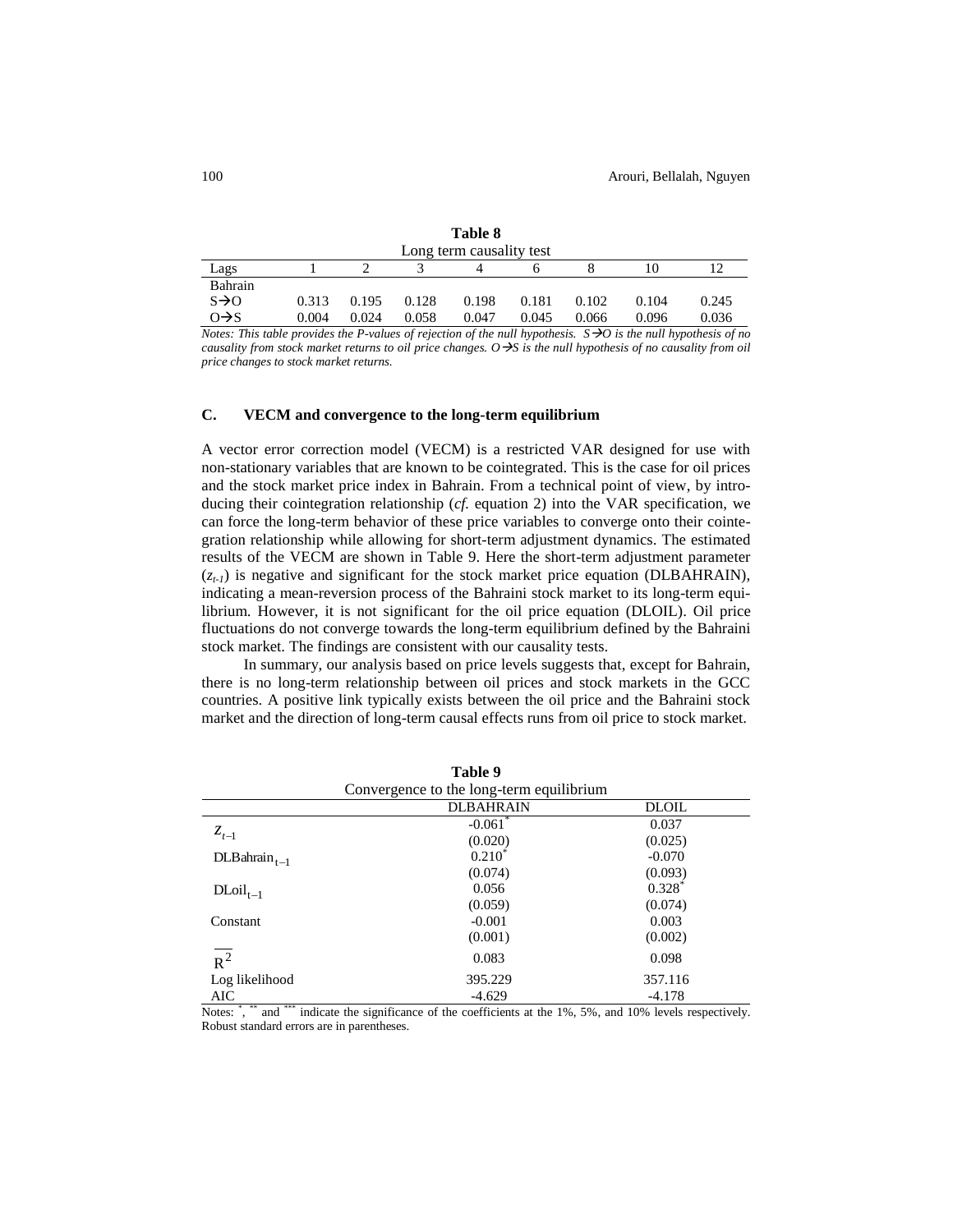## **VI. CONCLUSION AND POLICY IMPLICATIONS**

This paper extends our understanding of the linkages between oil prices and stock markets in the GCC countries. Since these countries are major world energy players, their stock markets are likely to be susceptible to influence from oil price shocks. We test for both short- and long-term dependencies. Concerning the short-term analysis, strong positive linkages between oil price changes and the stock markets have been found in Qatar, the UAE, and to some extent Saudi Arabia. Weak linkages have been found for Bahrain and Oman, but no short-term relationships between oil prices and the Kuwaiti stock market. More interestingly, our results indicate that when causality exists, it generally runs from oil prices to stock markets. Our long-term analysis shows that except for Bahrain, there is no evidence of a long-term link between Brent oil prices and stock markets in the GCC countries. In the Bahraini case, the relationship between oil price and stock market is positive and the direction of long-term causality runs from oil price to stock market.

Our findings should be of great interest to researchers, regulators, and market participants. In particular, the GCC countries as policymakers in OPEC should keep an eye on the effects of oil price fluctuations on their own economies and stock markets. For investors, the significant relationships between oil prices and stock markets imply some degree of predictability in the GCC stock markets.

The study's findings offer several avenues for future research. First, the link between oil and stock markets in the GCC countries can be expected to vary across different economic sectors. A sectoral analysis of this link would be informative. Second, evidence from international equity markets should be obtained to examine the robustness of the findings. Third, the methodology applied in this article could be used to examine the effects of other energy products such as gas and other petroleum-related products. Finally, further research could compare causality between oil and stock markets in the GCC countries and in other oil-exporting countries.

## **ENDNOTES**

- 1. Further information and discussions concerning market characteristics and financial sector developments in the GCC countries can be found in Creane *et al.* (2004), Neaime (2005), and Naceur and Ghazouani (2007).
- 2. See, for example, Ewing and Thompson (2007), and Lescaroux and Mignon (2008).

#### **REFERENCES**

- Balaz, P., and A. Londarev, 2006, "Oil and its Position in the Process of Globalization of the World Economy," *Politicka Ekonomie*, 54(4), 508-528.
- Bashar, A.Z., 2006, "Wild Oil Prices, but Brave Stock Markets! The Case of Gulf Cooperation Council (GCC) Stock Markets," *Operational Research: An International Journal*, 6(2), 145-162.
- Basher, S.A., and P. Sadorsky, 2006, "Oil Price Risk and Emerging Stock Markets," *Global Finance Journal*, 17, 224-251.
- Ciner, C., 2001, "Energy Shocks and Financial Markets: Nonlinear Linkages," *Studies in Non-Linear Dynamics and Econometrics*, 5, 203-212.